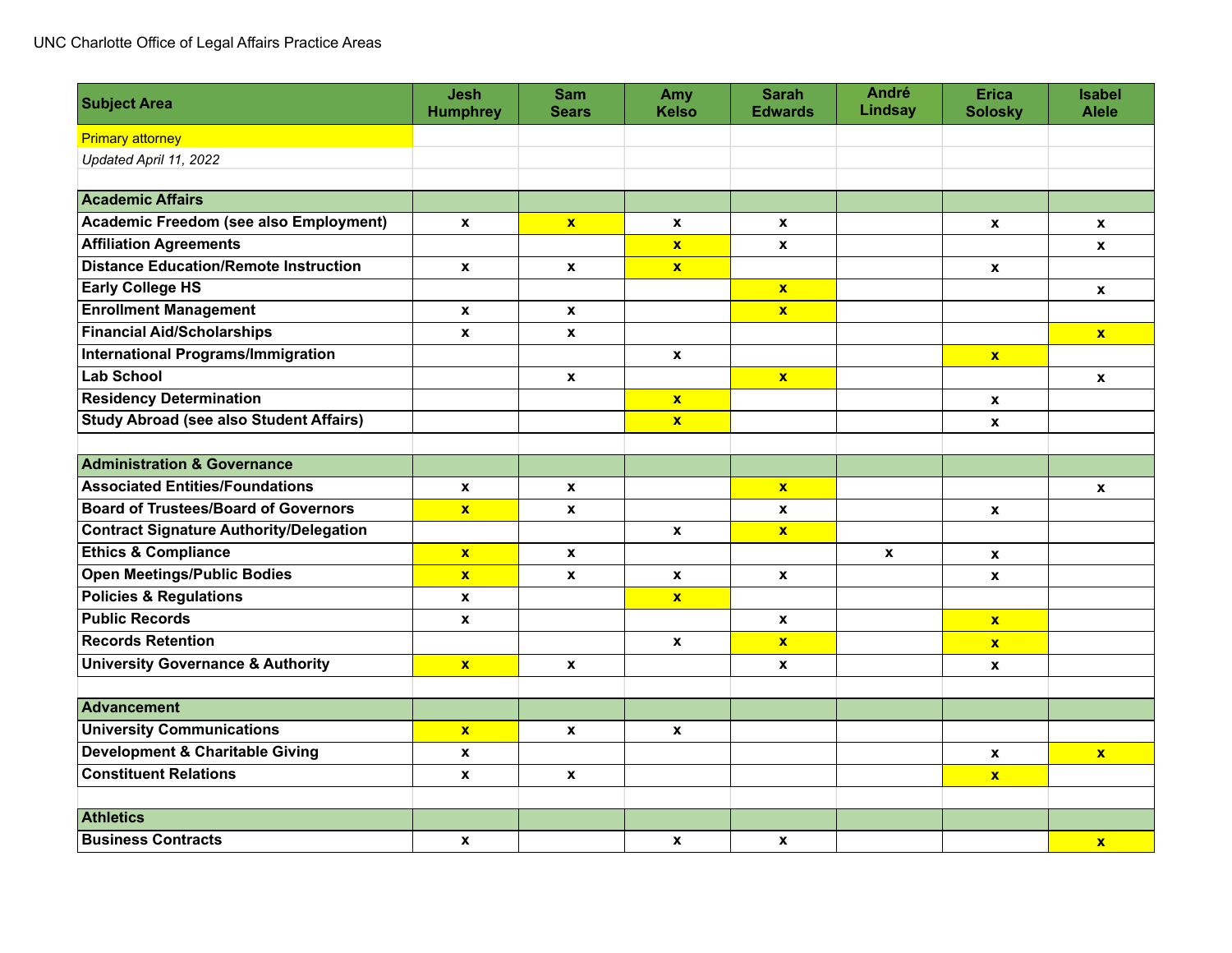| <b>Subject Area</b>                             | <b>Jesh</b><br><b>Humphrey</b> | <b>Sam</b><br><b>Sears</b> | Amy<br><b>Kelso</b> | <b>Sarah</b><br><b>Edwards</b> | <b>André</b><br>Lindsay | <b>Erica</b><br><b>Solosky</b> | <b>Isabel</b><br><b>Alele</b> |
|-------------------------------------------------|--------------------------------|----------------------------|---------------------|--------------------------------|-------------------------|--------------------------------|-------------------------------|
| <b>Coach Contracts</b>                          | $\mathbf{x}$                   |                            | $\mathbf{x}$        |                                |                         |                                |                               |
| <b>Conference Affiliation</b>                   | $\mathbf{x}$                   |                            |                     |                                |                         | $\mathbf{x}$                   |                               |
| <b>NCAA</b>                                     | $\mathbf x$                    | $\pmb{\chi}$               |                     |                                |                         | $\mathbf{x}$                   |                               |
| Name, Image & Likeness (NIL)                    | $\mathbf{x}$                   | $\boldsymbol{x}$           | $\mathbf{x}$        |                                |                         | $\mathbf{x}$                   |                               |
| <b>Student Athletes</b>                         | $\mathbf{x}$                   | $\boldsymbol{x}$           |                     | $\mathbf{x}$                   |                         | $\mathbf{x}$                   |                               |
|                                                 |                                |                            |                     |                                |                         |                                |                               |
| <b>Business &amp; Finance</b>                   |                                |                            |                     |                                |                         |                                |                               |
| <b>Bankruptcy &amp; Collection</b>              |                                | $\pmb{\chi}$               |                     |                                | $\mathbf{x}$            |                                |                               |
| Copyright                                       | $\mathbf{x}$                   | $\mathbf{x}$               | $\mathbf{x}$        |                                |                         | $\mathbf{x}$                   |                               |
| <b>Construction/Facilities</b>                  | $\mathbf{x}$                   | $\pmb{\chi}$               |                     |                                | X                       |                                | $\mathbf{x}$                  |
| <b>Parking &amp; Transportation</b>             | $\mathbf x$                    |                            | $\mathbf{x}$        |                                | $\pmb{\mathsf{x}}$      |                                |                               |
| <b>Purchasing/Materials Management</b>          |                                |                            | X                   | $\pmb{\mathsf{x}}$             |                         |                                | $\mathbf{x}$                  |
| <b>Real Property</b>                            | $\mathbf{x}$                   | $\mathbf{x}$               |                     |                                | $\mathbf{x}$            |                                |                               |
| <b>Trademarks/Service Marks</b>                 | $\mathbf{x}$                   | $\mathbf{x}$               | $\mathbf{x}$        |                                |                         | $\mathbf{x}$                   |                               |
| <b>Umstead Act/Private Competition</b>          | $\mathbf{x}$                   | $\mathbf{x}$               |                     | $\mathbf{x}$                   |                         | $\mathbf{x}$                   |                               |
|                                                 |                                |                            |                     |                                |                         |                                |                               |
| <b>Employment</b>                               |                                |                            |                     |                                |                         |                                |                               |
| Academic Freedom (see also Academic<br>Affairs) | $\mathbf{x}$                   | $\mathbf{x}$               | $\mathbf{x}$        | $\mathbf{x}$                   |                         | X                              | $\mathbf{x}$                  |
| <b>ADA/FMLA</b>                                 |                                | $\pmb{\mathsf{x}}$         |                     |                                | $\mathbf{x}$            | X                              |                               |
| <b>Affirmative Action/Diversity</b>             |                                | X                          |                     |                                | $\mathbf{x}$            |                                |                               |
| <b>Benefits</b>                                 |                                | X                          |                     |                                | $\mathbf{x}$            |                                |                               |
| <b>Conflicts of Interest/Commitment</b>         | $\mathbf x$                    | $\overline{\mathbf{x}}$    |                     |                                | $\mathbf{x}$            | $\mathbf{x}$                   |                               |
| <b>Discrimination &amp; Harassment</b>          |                                | X                          |                     | $\mathbf{x}$                   | $\mathbf{x}$            |                                | $\mathbf{x}$                  |
| <b>Domestic/Workplace Violence</b>              |                                | X                          |                     | $\mathbf{x}$                   | $\mathbf{x}$            | $\mathbf{x}$                   |                               |
| <b>EHRA Non-Faculty Employees</b>               | $\mathbf{x}$                   | $\boldsymbol{x}$           |                     | $\mathbf{x}$                   | $\mathbf{x}$            |                                |                               |
| <b>Faculty Issues</b>                           | $\pmb{\mathsf{x}}$             | $\overline{\mathbf{x}}$    | X                   | $\mathbf{x}$                   | $\pmb{\mathsf{x}}$      |                                |                               |
| <b>First Amendment Issues</b>                   | $\mathbf{x}$                   | $\mathbf{x}$               | $\mathbf{x}$        | $\mathbf{x}$                   |                         | $\mathbf{x}$                   | $\mathbf{x}$                  |
| <b>Political Activity</b>                       | $\mathbf x$                    | X                          | X                   |                                |                         | $\mathbf{x}$                   |                               |
| <b>Reappointment, Promotion, &amp; Tenure</b>   | $\boldsymbol{x}$               | $\mathbf{x}$               | $\mathbf{x}$        | $\mathbf{x}$                   | X                       |                                |                               |
| <b>SHRA Employees</b>                           |                                | $\mathbf{x}$               |                     |                                | $\mathbf{x}$            |                                |                               |
| <b>Student Employees/Postdocs</b>               |                                | $\mathbf{x}$               | $\pmb{\mathsf{x}}$  | $\pmb{\mathsf{x}}$             | X                       |                                |                               |
| Workplace Investigations/Whistleblower          | $\mathbf x$                    | $\boldsymbol{x}$           |                     | $\mathbf{x}$                   | $\overline{\mathbf{x}}$ |                                |                               |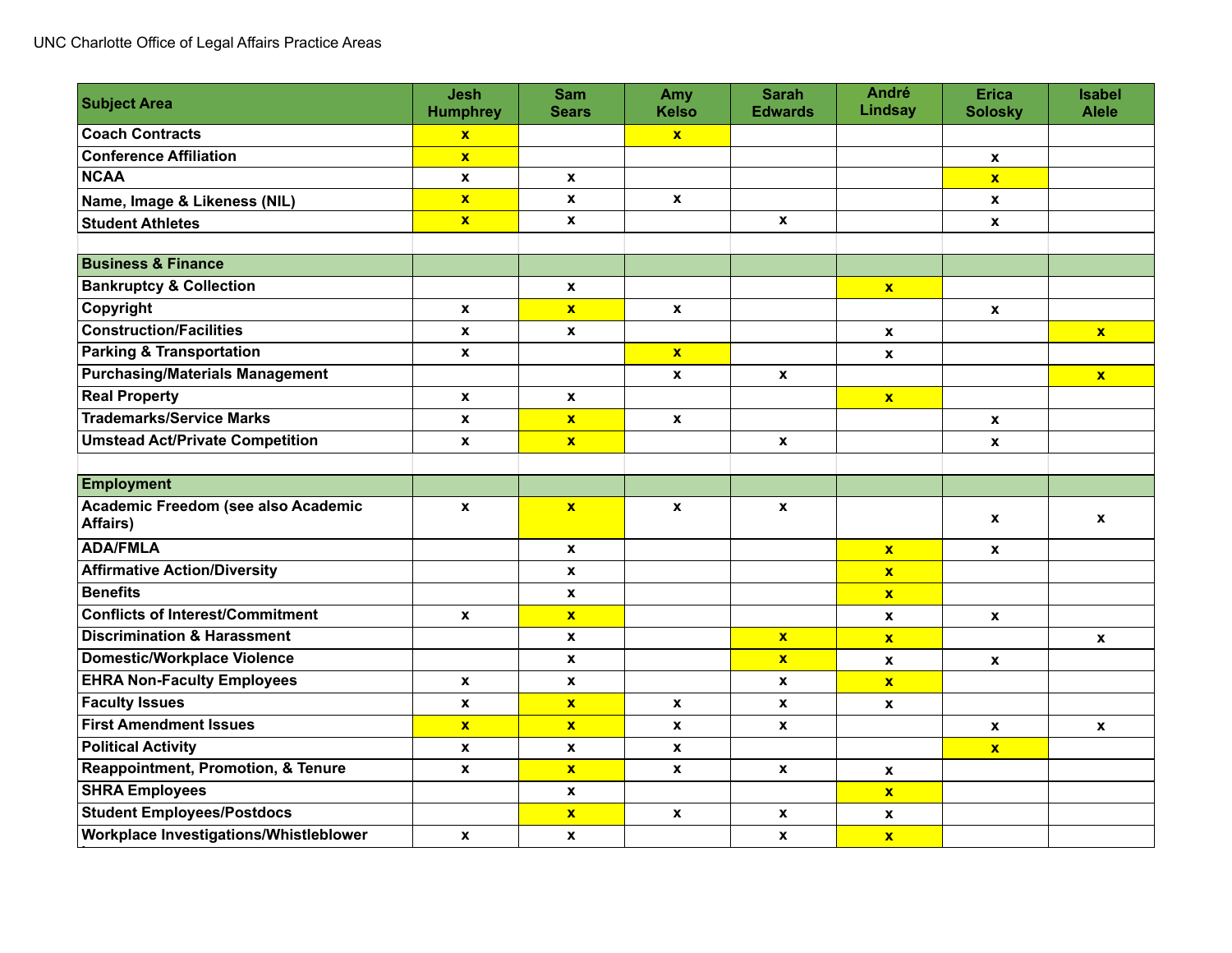| <b>Subject Area</b>                                   | <b>Jesh</b>      | <b>Sam</b>       | Amy                | <b>Sarah</b>     | <b>André</b><br><b>Lindsay</b> | <b>Erica</b>     | <b>Isabel</b><br><b>Alele</b> |
|-------------------------------------------------------|------------------|------------------|--------------------|------------------|--------------------------------|------------------|-------------------------------|
|                                                       | <b>Humphrey</b>  | <b>Sears</b>     | Kelso              | <b>Edwards</b>   |                                | <b>Solosky</b>   |                               |
| <b>Information Security &amp; Technology</b>          | $\mathbf{x}$     | $\boldsymbol{x}$ |                    |                  |                                |                  | $\mathbf{x}$                  |
|                                                       |                  |                  |                    |                  |                                |                  |                               |
| <b>Research &amp; Economic Development</b>            |                  |                  |                    |                  |                                |                  |                               |
| <b>Centers &amp; Institutes</b>                       |                  | $\mathbf{x}$     |                    |                  |                                |                  | $\boldsymbol{x}$              |
| <b>Confidentiality/Non-Disclosure Agreements</b>      | $\mathbf{x}$     | $\mathbf{x}$     |                    |                  | $\mathbf{x}$                   |                  | $\mathbf{x}$                  |
| <b>Export Control</b>                                 | X                | $\mathbf{x}$     |                    |                  |                                |                  | $\mathbf{x}$                  |
| <b>Grants &amp; Sponsored Research Contracts</b>      |                  | $\mathbf{x}$     | $\mathbf{x}$       |                  |                                |                  | $\mathbf{x}$                  |
| <b>HIPAA/Business Associate Agreements</b>            | X                | $\mathbf{x}$     | X                  |                  | $\mathbf{x}$                   |                  | $\pmb{\mathsf{x}}$            |
| <b>Human Subjects/IRB</b>                             |                  | $\mathbf{x}$     |                    |                  |                                |                  | $\mathbf{x}$                  |
| <b>Research Misconduct</b>                            | $\mathbf{x}$     | $\mathbf{x}$     |                    |                  |                                |                  | $\mathbf{x}$                  |
| <b>Technology Transfer/Patents</b>                    | X                | $\mathbf{x}$     |                    |                  |                                |                  | $\mathbf{x}$                  |
|                                                       |                  |                  |                    |                  |                                |                  |                               |
| <b>Safety &amp; Security</b>                          |                  |                  |                    |                  |                                |                  |                               |
| <b>Clery Act</b>                                      |                  |                  |                    | $\mathbf{x}$     |                                | $\mathbf{x}$     | $\mathbf{x}$                  |
| <b>Emergency Management</b>                           | X                |                  | $\mathbf{x}$       |                  |                                | X                | X                             |
| <b>Environmental/Occupational Health &amp; Safety</b> |                  | $\mathbf{x}$     |                    |                  | $\mathbf{x}$                   |                  |                               |
| <b>Field Trips (see also Student Affairs)</b>         |                  |                  | $\mathbf{x}$       | $\mathbf{x}$     |                                | $\boldsymbol{x}$ |                               |
| <b>Risk Management &amp; Insurance</b>                | $\mathbf{x}$     |                  | X                  | $\mathbf{x}$     |                                |                  |                               |
| <b>Police &amp; Public Safety</b>                     | $\mathbf{x}$     |                  |                    | $\mathbf{x}$     | $\mathbf{x}$                   |                  | $\mathbf{x}$                  |
| <b>Threat Assessment</b>                              | $\boldsymbol{x}$ | X                |                    | $\mathbf{x}$     | $\boldsymbol{x}$               |                  |                               |
| <b>Worker's Compensation</b>                          | $\boldsymbol{x}$ |                  |                    |                  | $\mathbf{x}$                   |                  |                               |
|                                                       |                  |                  |                    |                  |                                |                  |                               |
| <b>Student Affairs &amp; Student Life</b>             |                  |                  |                    |                  |                                |                  |                               |
| <b>Academic Integrity Issues</b>                      |                  | $\mathbf{x}$     | $\mathbf{x}$       | $\mathbf{x}$     |                                | X                |                               |
| <b>Disability &amp; Accommodation</b>                 |                  | $\mathbf{x}$     | X                  | $\boldsymbol{x}$ |                                | $\mathbf{x}$     | $\mathbf{x}$                  |
| <b>Discrimination &amp; Harassment</b>                | $\mathbf{x}$     | $\mathbf{x}$     |                    | $\mathbf{x}$     | $\mathbf x$                    | X                |                               |
| Internships & Experiential Learning                   |                  |                  | $\mathbf{x}$       | $\mathbf{x}$     |                                |                  | $\mathbf{x}$                  |
| <b>FERPA</b>                                          |                  | X                | $\pmb{\mathsf{x}}$ | $\mathbf{x}$     |                                | X                |                               |
| <b>Field Trips (see also Safety &amp; Security)</b>   |                  |                  | $\mathbf{x}$       | $\boldsymbol{x}$ |                                | $\mathbf{x}$     |                               |
| <b>First Amendment Issues</b>                         | $\mathbf{x}$     | $\mathbf{x}$     | X                  | X                |                                | X                | $\mathbf{x}$                  |
| Sexual & Interpersonal Misconduct (Title IX)          | $\mathbf{x}$     | $\mathbf{x}$     |                    | $\mathbf{x}$     | $\pmb{\mathsf{x}}$             | X                |                               |
| <b>Student Activities &amp; Student Organizations</b> |                  |                  | $\mathbf{x}$       | $\boldsymbol{x}$ |                                |                  | $\mathbf{x}$                  |